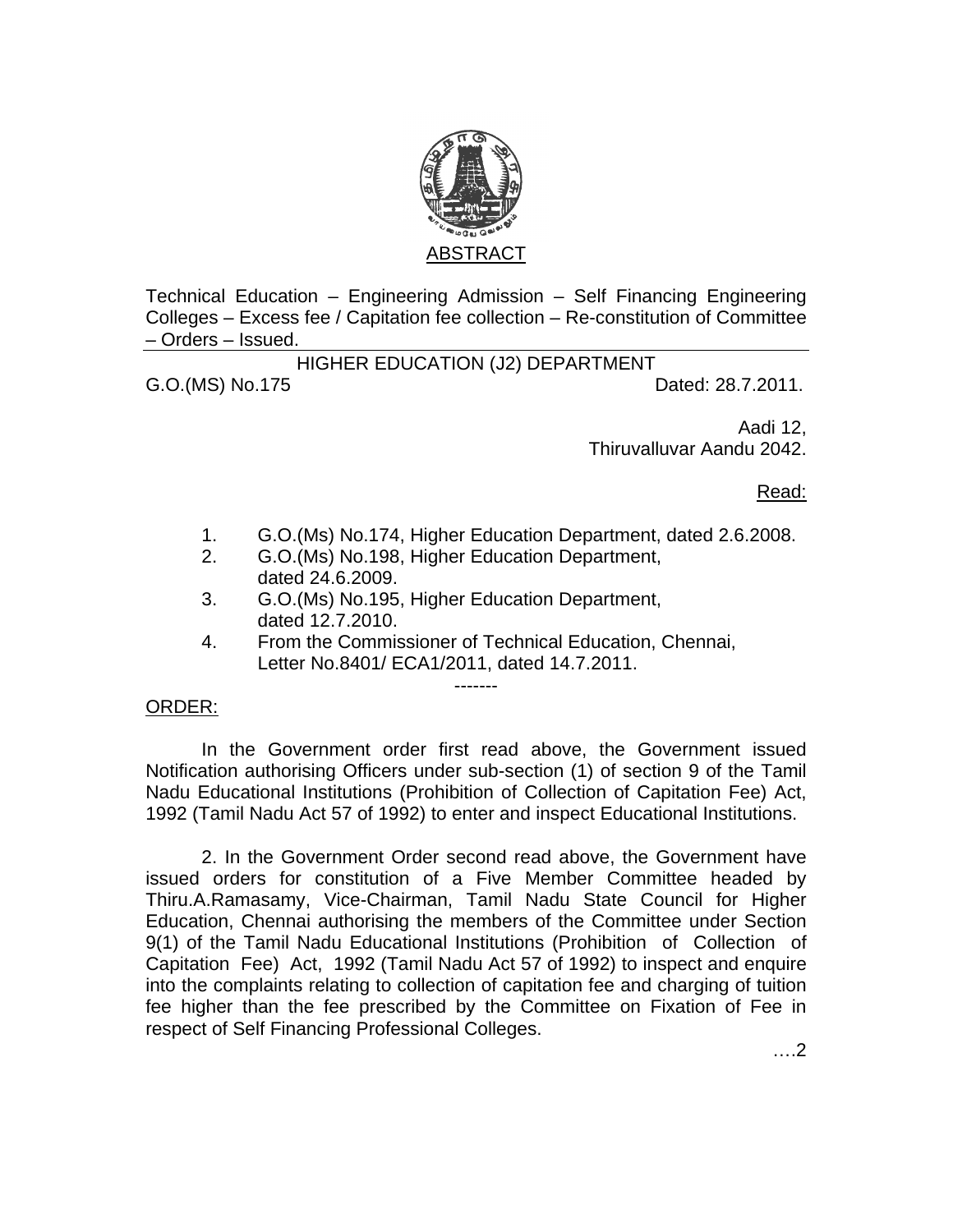3. In the Government Order third read above, the Government have issued orders for constitution of a Five Member Committee headed by Thiru M.S.Palanichamy, Vice-Chairman, Tamil Nadu State Council for Technical Education, Chennai authorising the members of the Committee under Section 9(1) of the Tamil Nadu Educational Institutions (Prohibition of Collection of Capitation Fee) Act, 1992 (Tamil Nadu Act 57 of 1992) to inspect and enquire into the complaints relating to collection of capitation fee and charging of tuition fee higher than the fee prescribed by the Committee on Fixation of Fee in respect of Self Financing Professional Colleges.

 4. In the letter fourth read above, the Commissioner of Technical Education has requested to consider the proposal under Section 9(1) of the Tamil Nadu Educational Institutions (Prohibition of Collection of Capitation Fee) Act, 1992 (Tamil Nadu Act 57 of 1992) for reconstitution of a Committee to inspect and enquire into the complaints relating to collection of capitation fee and charging of tuition fee higher than the fee prescribed by the Committee on Fixation of Fee in respect of Self Financing Professional Colleges and suggested to the Government to consider the following members while finalizing the members for the committee:-

- 1. Prof D. V.Jayabalan, Former Controller of Examinations, Presently Professor of Manufacturing Engineering, Anna University, Chennai-25.
- 2. Dr. P.K.Palanisamy, Professor of Eminence, Anna University, Chennai-25.

 5. The Government examined the proposal of the Commissioner of Technical Education in detail. Accordingly they direct that the Committee constituted in the Government Order third read above be re-constituted with the following members and authorize the members of the re-constituted committee under Section 9(1) of the Tamil Nadu Educational Institutions (Prohibition of Collection of Capitation Fee) Act, 1992 (Tamil Nadu Act 57 of 1992) to inspect and enquire into the complaints relating to collection of capitation fee and charging of tuition fee higher than the fee prescribed by the Committee on Fixation of Fee in respect of Self Financing Professional Colleges:-

> 1) Prof D. V.Jayabalan, Professor of Manufacturing Engineering, Anna University, Chennai-600 025.

…..3